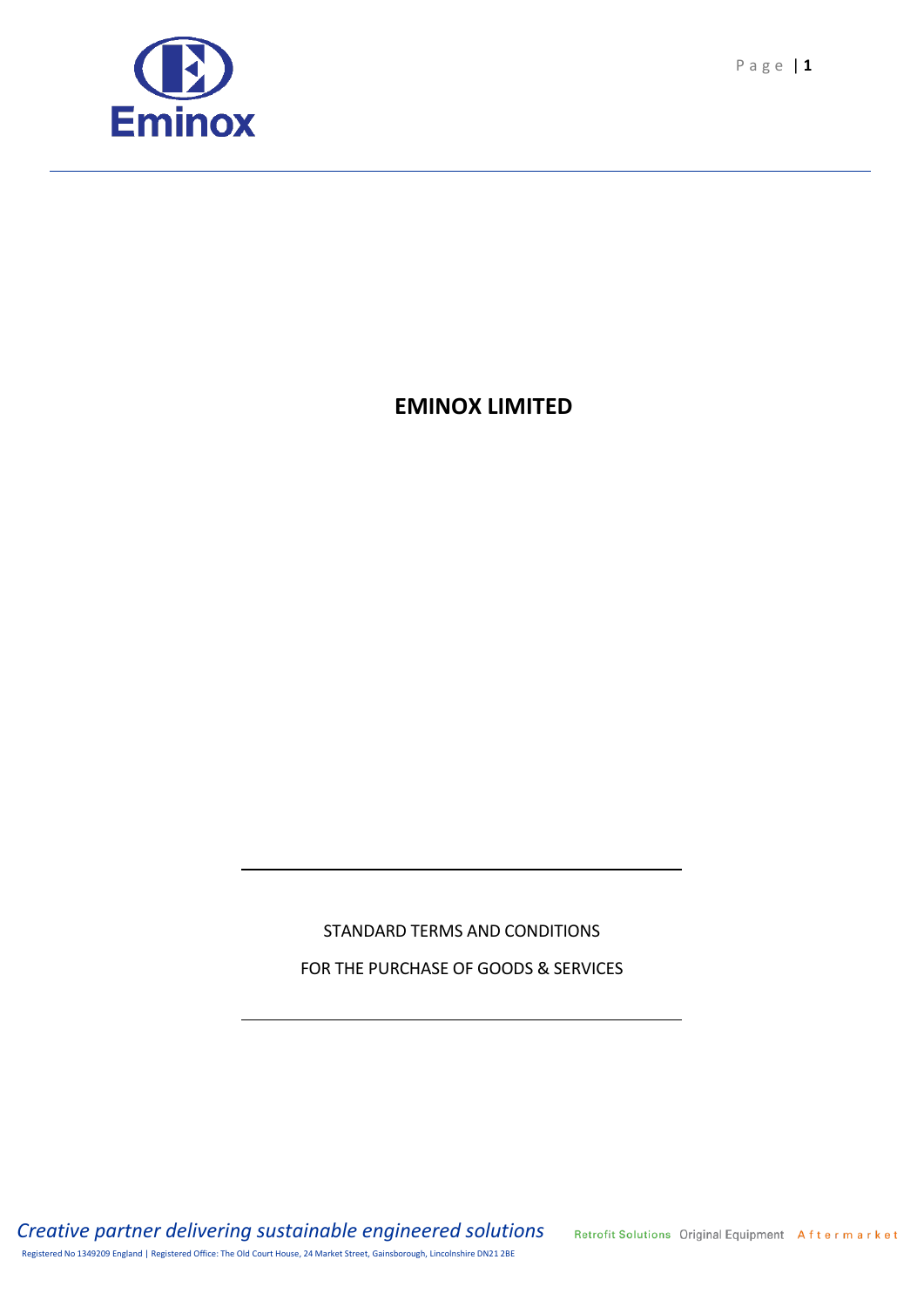#### **1. DEFINITIONS AND INTERPRETATION**

## 1.1 Definitions:

**BRIBERY ACT:** An Act of the United Kingdom Parliament (2010/C23) that covers the criminal law relating to Bribery;

**BUSINESS DAY:** a day (other than a Saturday, Sunday or public holiday) when banks in England and Wales and also those in the jurisdiction of the Supplier are open for business;

**BUYER:** A duly authorised representative of the Company;

**COMPANY:** Eminox Limited, company number 1349209, the registered office of which is at The Old Court House, 24 Market Street, Gainsborough, Lincolnshire, DN21 2BE;

**CONDITIONS:** the terms and conditions set out in this document;

**CONTRACT**: The Order and the Seller's acceptance of the Order;

**DELIVERY DATE:** the date specified in the Order on which delivery is required;

**DELIVERY:** the address Unit 2, Miller Road, Corringham Industrial Estate, Gainsborough, DN21 1QB, where the Company takes possession of the Goods from the Supplier as per the Order;

**GOODS:** Any goods or service agreed in writing in the Contract to be purchased by the Company from the Seller (including any part or parts of them);

**HAZARDOUS GOODS:** Any item or agent (biological, chemical, radiological, and/or physical), which has the potential to cause harm to humans, animals, or the environment, either by itself or though interaction with other factors;

**HSE:** Health, Safety and Environment.

**INCOTERMS 2020:** International commercial terms that are a series of pre-defined commercial terms published by the International Chamber of Commerce (ICC) on September 10, 2019, relating to international commercial law. Consists of a series of terms referenced by three-letter acronyms related to common contractual sales practices, which clearly communicates the tasks, costs, and risks associated with transportation and Delivery of Goods.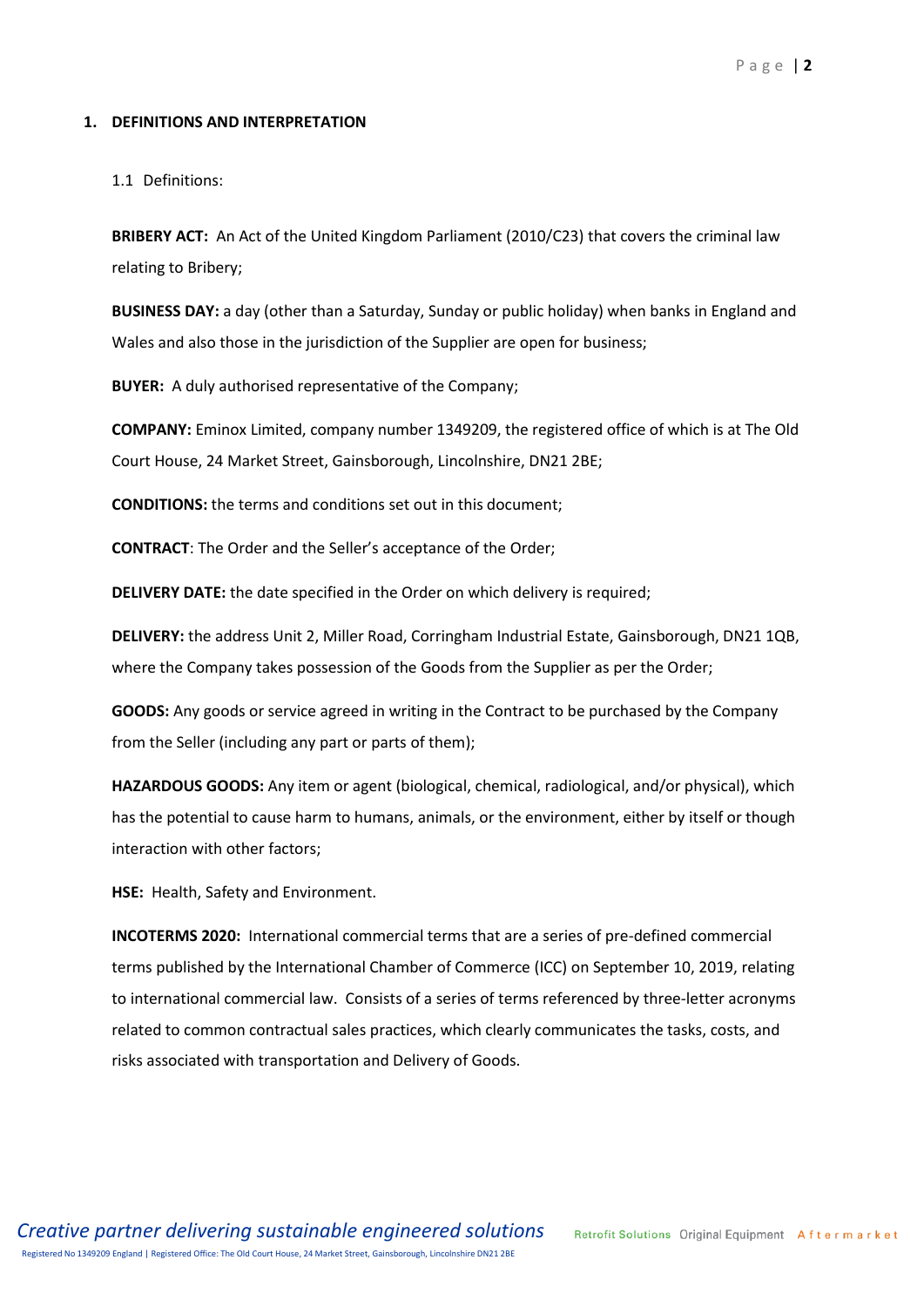**INTELLECTUAL PROPERTY:** patents, utility models, rights to inventions, discovery or process, copyright and neighbouring and related rights, trademarks and service marks, business names and domain names, rights in get-up and trade dress, goodwill and the right to sue for passing off or unfair competition, rights in designs, database rights, rights to use, and protect the confidentiality of, confidential information (including know-how and trade secrets), and all other intellectual and

industrial property rights of any kind, in each case whether registered or unregistered and including all applications and rights to apply for and be granted, renewals or extensions of, and rights to claim priority from, such rights and all similar or equivalent rights or forms of protection which subsist or shall subsist now or in the future in any part of the world

**NORMAL BUSINESS HOURS:** hours in the UK between 08:00 to 17:00 on a Business Day.

**ORDER:** The Company's written instruction to supply Goods.

**PRODUCTION PART APPROVAL PROCESS (PPAP):** a process that is required of all new Suppliers of new or modified goods, where deliveries and part submissions should be accompanied by appropriate documentation[. \(refer to PPAP document\)](file://///emxfile2/shared/Shared/Procurement/PPAP%20Records/PSW%20Forms/Template_Eminox%20Part%20Submission%20Warrant%20Level%204%20issue%203.doc)

**REACH:** Regulation for Registration, Evaluation, Authorisation and Restriction of Chemicals. A single system for registration, evaluation, and authorisation of chemicals information on the risks posed by substances and how they should be handled which information must be supplied throughout the production chain.

**SERVICES:** work that conducted by an external Supplier to support the Company's business requirements but does not produce any Goods.

**SPECIAL TERMS AND CONDITIONS:** Specific terms and conditions that relate only to a certain Supplier and/or transaction.

**SPECIFICATION:** The technical description, drawing, and/or the requirement (if any) of the Goods contained or referred to in the Order.

**SUPPLIER:** The person, firm or company who accepts the Company's Order.

**VENDOR FORM (DIRECT & INDIRECT):** a form issued by the Company to the Supplier to facilitate setting up an account facility, ensuring that Supplier meets the Company's legal, financial, health and safety requirements.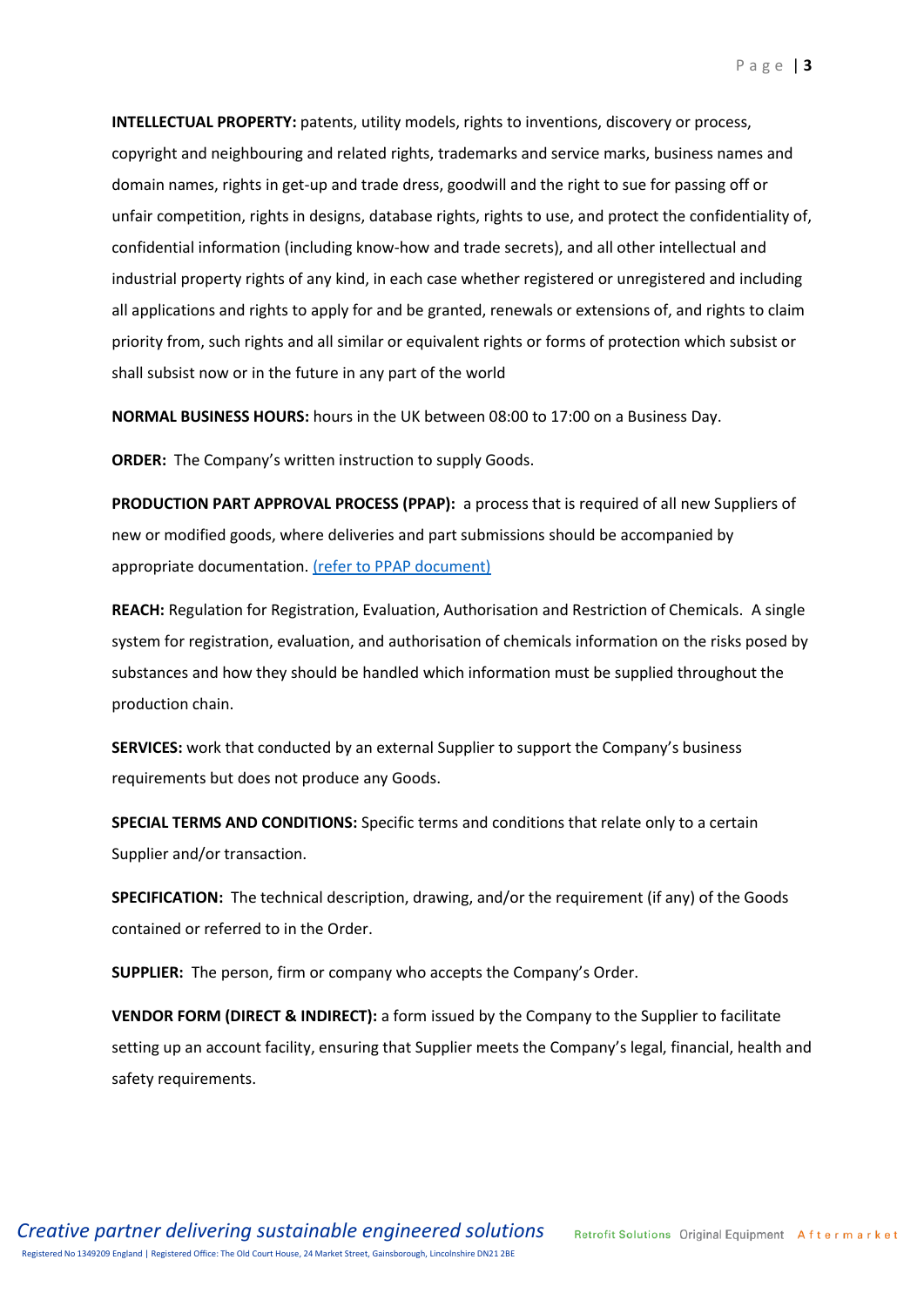- 1.2 In these Conditions references to any statute or statutory provision shall, unless the context otherwise requires, be construed as a reference to that statute or provision as from time to time amended, consolidated, modified, extended, re-acted or replaced, and
	- 1.3 to the masculine include the feminine and the neuter and to the singular includes the plural and vice versa as the context admits or requires.
	- 1.4 The headings do not affect the construction of these Conditions.

## **2. APPLICATION OF TERMS**

- 2.1 All ORDERS whether in writing or placed orally by the BUYER shall be upon these terms and CONDITIONS and where applicable including SPECIAL TERMS and CONDITIONS of Purchase
- 2.2 The SUPPLIER acknowledges that acceptance of the ORDER implies acceptance of these terms and CONDITIONS, and any SPECIAL TERMS and CONDITIONS of Purchase applicable to this ORDER which shall both prevail over any terms and CONDITIONS of the SUPPLIER, whether contained in a quotation, catalogue, price list, ORDER acknowledgement, credit application or any other document, except insofar as provided in any amendments or modifications which have been agreed in writing in advance by the BUYER.
- 2.3 These CONDITIONS apply to all the COMPANY'S purchases and any variation to these CONDITIONS shall have no effect unless expressly agreed in writing and signed by the BUYER.

#### **3. QUALITY, DEFECTS AND RIGHT OF AUDIT**

- 3.1 The GOODS shall be of the best available design, of the best quality, material, and workmanship, be without fault and conform in all respects with the ORDER and SPECIFICATION and/or patterns supplied or advised by the COMPANY to the Seller.
- 3.2 The COMPANY'S right under these CONDITIONS are in addition to the statutory CONDITIONS implied in favour of the COMPANY by the Sale of GOODS Act 1979.
- 3.3 At any time prior to DELIVERY of the GOODS, the COMPANY shall have the right to always inspect and the test the GOODS, such inspection shall not constitute acceptance by the COMPANY nor reduce the SUPPLIERS obligation. SUPPLIER Grants to the COMPANY an irrevocable licence to enter SUPPLIER'S premises at reasonable times of any BUSINESS DAY for the purposes of such inspection generally and (without prejudice to the generality of the foregoing) to ensure that no incidences of Modern Slavery or Human Trafficking or of corruption are taking place on the site and to satisfy itself that information provided by SUPPLIER about country of origin of any components used in manufacturing Products is accurate.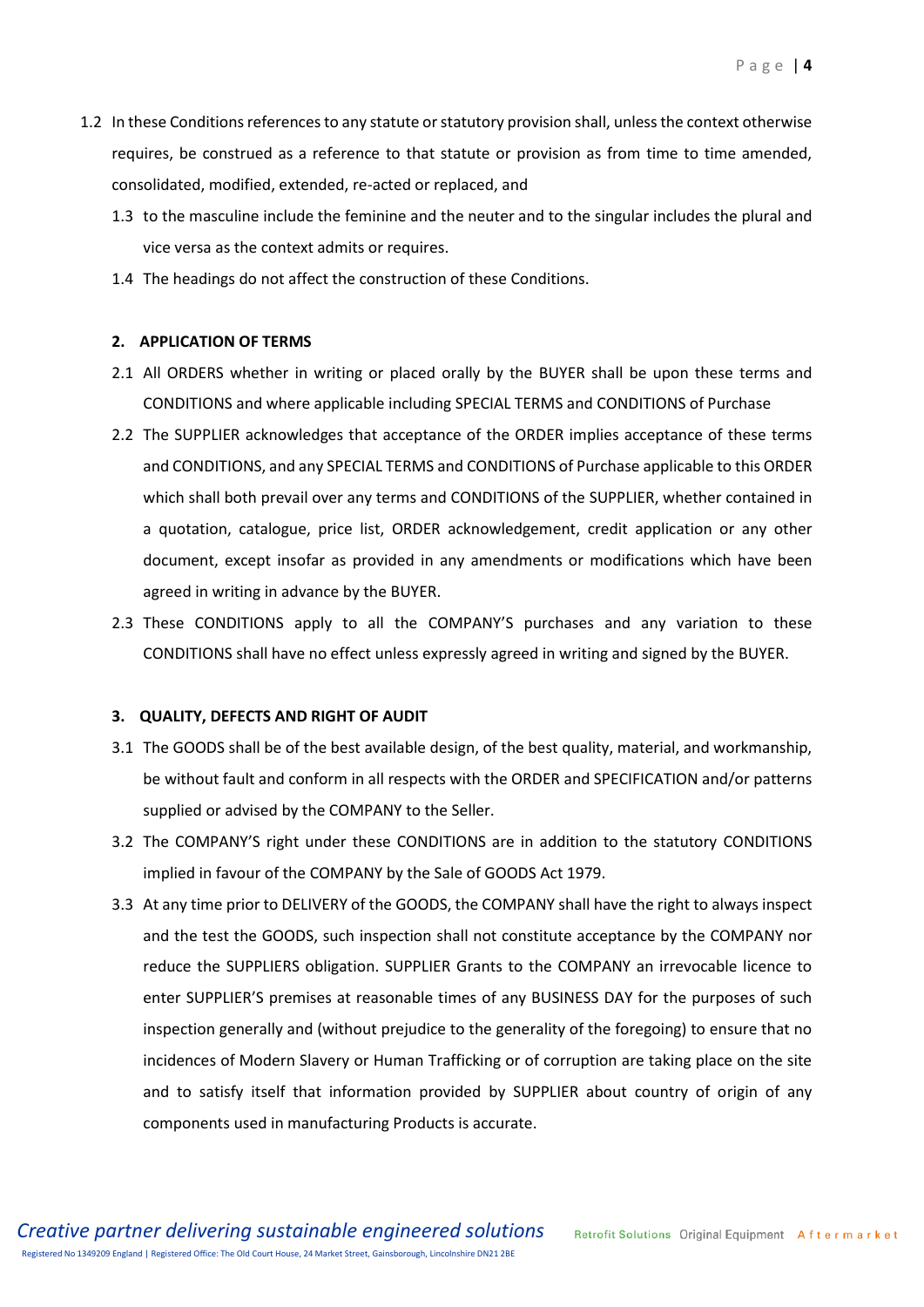- 3.4 If the results of inspection or testing cause the COMPANY to think GOODS do not conform or are unlikely to conform with the ORDER or to any SPECIFICATIONs and/or patterns supplied or advised by the COMPANY to the SUPPLIER, the COMPANY shall inform the SUPPLIER which shall take immediately such action as is necessary to ensure conformity; in addition, the COMPANY shall have the right to require and witness further testing and inspection.
- 3.5 Notwithstanding any inspection or testing, the SUPPLIER shall remain fully responsible for the GOODS and any such inspection or testing shall not diminish or otherwise affect the SUPPLIER'S obligations under the CONTRACT.
- 3.6 If any of the GOODS fail to comply with the provisions set out in condition 3 the COMPANY shall be entitled to avail itself of any one or more remedies listed in condition 7.7.
- 3.7 Registration to one of ISO 9001:2015 or IAFT16949:2016 (UKAS accredited or international equivalent) is required of all SUPPLIERS of GOODS that form a component part of the COMPANY'S manufactured product and SERVICES that are conducted specifically to form a component part. Those SUPPLIERS who are accredited to one of these standards shall provide copies of accreditation certificates to the COMPANY at initial issue and on re-issue. If certificates are withdrawn or lapse the SUPPLIER must inform the COMPANY in writing immediately. Those SUPPLIERS without the required accreditation shall confirm in writing to The COMPANY their intention to attain such a standard and provide a time plan for achieving the accreditation. Thereafter the SUPPLIER shall provide regular progress reports without request and immediately upon request. During this period the SUPPLIER must ensure they have copies of the ISO 9001:2015 or IAFT16949:2016 documentation including the requirements for but not limited to PPAP.
- 3.8 The COMPANY requires all production SUPPLIERS to adopt the Production Part Approval Process (PPAP) for all new and revised GOODS DELIVERY. Parts Submission Warrants (PSW) together with First Article Inspection Reports (FAIR) and/or Initial Inspection Reports (ISR) must accompany DELIVERY.
- 3.9 The SUPPLIERS quality performance will be measured, and the COMPANY will take the necessary actions to manage, improve and maintain an acceptable performance. The COMPANY and the SUPPLIER agree to cooperate to achieve a continuous improvement of quality with a goal of zero defects, but not more than 2%. The SUPPLIER will manage poor performance, with assistance from the COMPANY.
- 3.10The SUPPLIER will adhere to the COMPANY's quality statement. Refer [Vendor quality statement](file://///emxfile2/shared/Shared/Procurement/Master%20Documents/Procedures%202016/SCM%20-%20PROC04%20Vendor%20quality%20statement.docx) 3.11Defect Management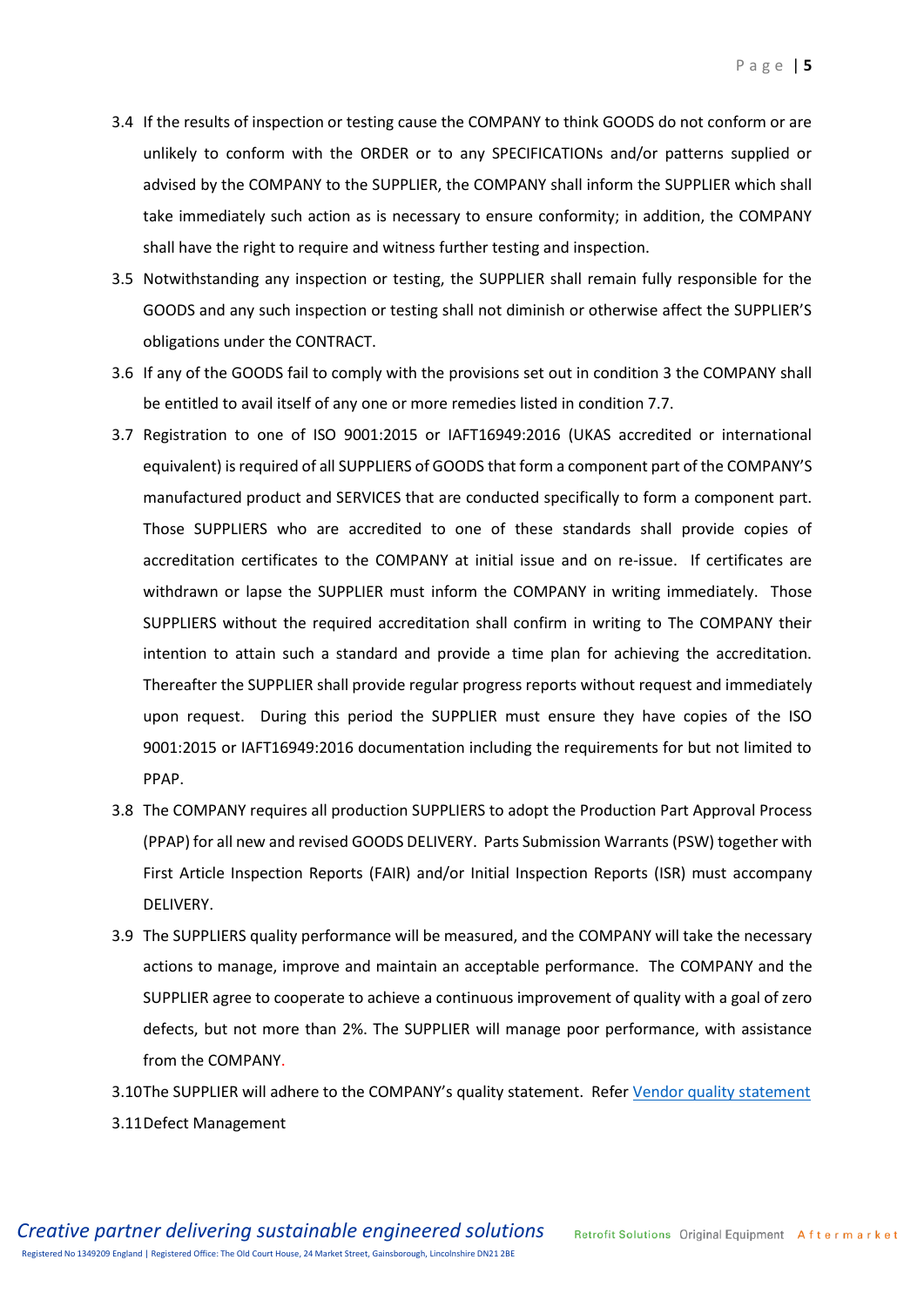- 3.11.1.1 If the SUPPLIER has delivered a defective part, The COMPANY shall be entitled to demand immediate rectification or immediate DELIVERY of replacement parts.
- 3.11.1.2 If due to a DELIVERY of a defective part, the COMPANY considers it necessary to inspect all parts of the same kind delivered by the SUPPLIER, the COMPANY shall be entitled to give the SUPPLIER notice thereof and make such an inspection at the SUPPLIERS expense and without awaiting the SUPPLIERS approval. The COMPANY and the SUPPLIER will work together to eliminate the causes of defective parts.
- 3.11.1.3 The COMPANY shall be entitled to set-off any amount against any amount that has to be paid by the COMPANY, against GOODS that have been scrapped due to poor quality.
- 3.11.1.4 The COMPANY reserves the right to dispose of any GOODS not collected for return and credit within 20 BUSINESS DAYS of notice being sent to the SUPPLIER requiring such return.

## **4. WARRANTY**

- 4.1 SUPPLIER warrants the GOODS for a period of Two (2) years from the date the GOODS are delivered to the COMPANY.
- 4.2 If any defects arise under normal use and are attributed to faulty material or workmanship, the SUPPLIER shall without prejudice to any other rights or remedies of the COMPANY remedy the defect promptly by either repair or replacement of the defected GOODS, without charge to the COMPANY.
- 4.3 SERVICES will be discharged in a proper, professional, and timely manner.

#### **5. HEALTH AND SAFETY**

- 5.1 The SUPPLIER undertakes and warrants that all action required to minimize and eliminate any risk to health and safety resulting from use of GOODS, for the purpose for which they are designed has been carried out, and that any information which is relevant, in any way whatsoever, to risk or health and safety will be bought to the attention of the BUYER in writing upon acceptance of the ORDER. The BUYER has the right to demand and receive proof that the above undertaking has been performed.
- 5.2 It is the duty of the SUPPLIER to ensure that when designing, manufacturing, importing, or supplying the ORDER, that:
	- 5.2.1.1 The GOODS are safe and without risk to health when used properly.
	- 5.2.1.2 The appropriate tests or examinations have been carried out to ensure that GOODS are safe and without risk to health when properly used.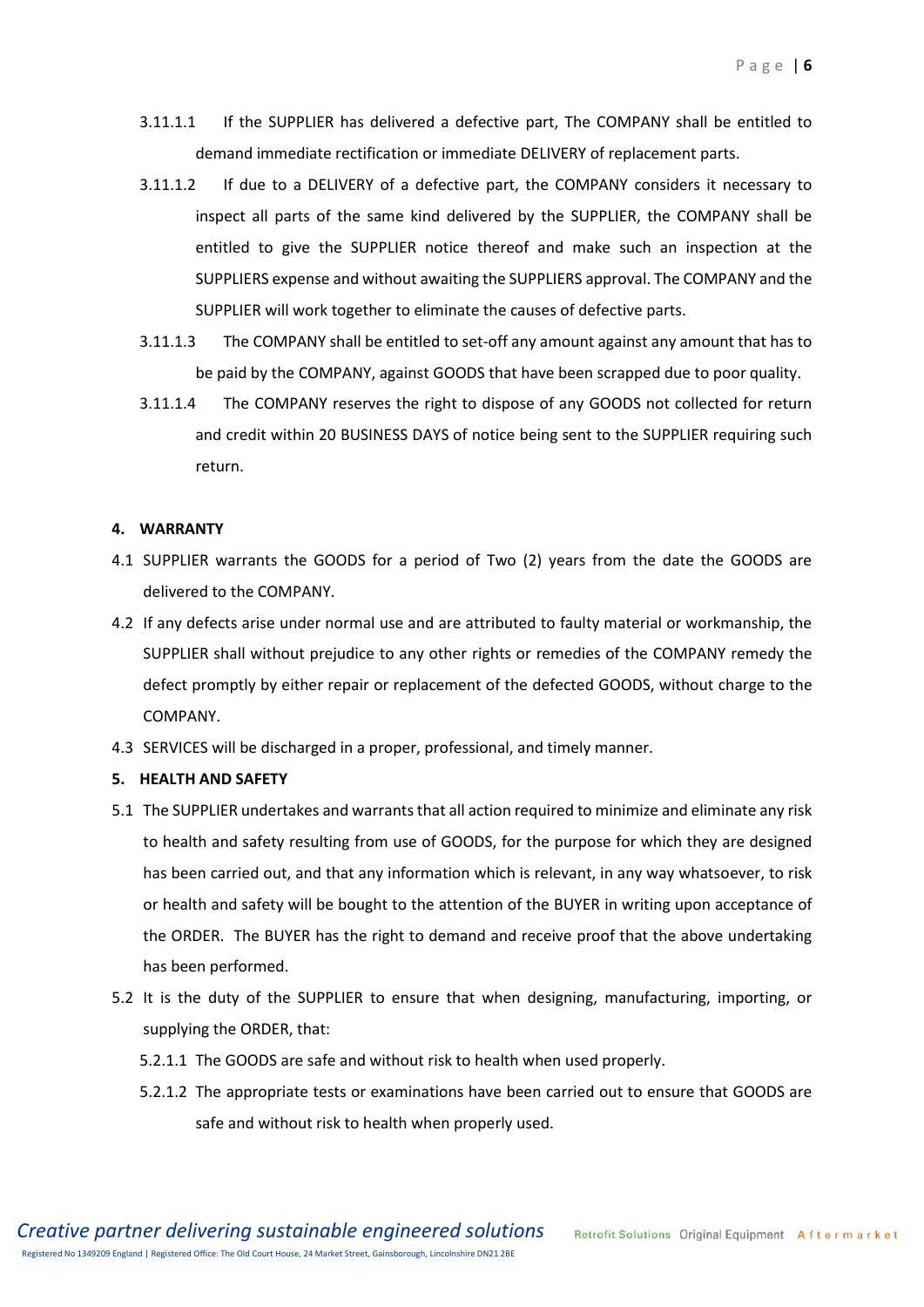- 5.2.1.3 They will provide warnings about significant exposures to chemicals that cause cancer, birth defects and other reproductive harm contained or released into the environment by their products or the manufacturing or use of the products. (Prop 65 – safe Drinking water and Toxic Enforcement Act of 1986 {Californian Law})
- 5.2.1.4 They will provide any information necessary to ensure that they are safe and without risk to health when properly used.
- 5.3 The SUPPLIER will always for the duration of the CONTRACT performed pursuant to these CONDITIONS ensure it complies with all relevant health, safety, and environmental legislation, including REACH. It is incumbent upon the SUPPLIER to ensure that every member of its Staff is aware of the HSE requirements of the COMPANY. Hazardous GOODS must be suitably marked with identification labels, including what the GOODS are and detailing the hazard.

## **6. INDEMNITY**

The SUPPLIER shall keep the COMPANY indemnified in full against all direct, indirect, or consequential liability, loss, damages, injury, costs, and expenses (including legal and other professional fees and expenses) awarded against, incurred, or paid by the COMPANY because of or in connection with:

- 6.1 Defective workmanship, quality, or materials.
- 6.2 An infringement or alleged infringement of any INTELLECTUAL PROPERTY rights caused by the use, manufacture, or supply of the GOODS; or
- 6.3 Any claim made against the COMPANY in respect of any liability, loss, damage, injury, cost, or expense sustained by the COMPANY'S employees or agent or by any customer or third party to the extent that such liability, loss, damage, injury, cost, or expense was caused by, relates to, or arises from the GOODS.

#### **7. DELIVERY**

- 7.1 Time of DELIVERY shall be of the essence. The SUPPLIERS DELIVERY performance will be measured, and the COMPANY will take the necessary actions to manage, improve and maintain an acceptable performance. The COMPANY and the SUPPLIER agree to cooperate to achieve a continuous improvement of DELIVERY with a goal of 100% on time in full, but not less than 98%. The SUPPLIER will manage poor performance with assistance from the COMPANY.
- 7.2 The GOODS shall be delivered to the COMPANY'S place of business or to such other place of DELIVERY as is agreed by the COMPANY in writing prior to DELIVERY of the GOODS. The SUPPLIER shall off-load the GOODS as directed by the COMPANY.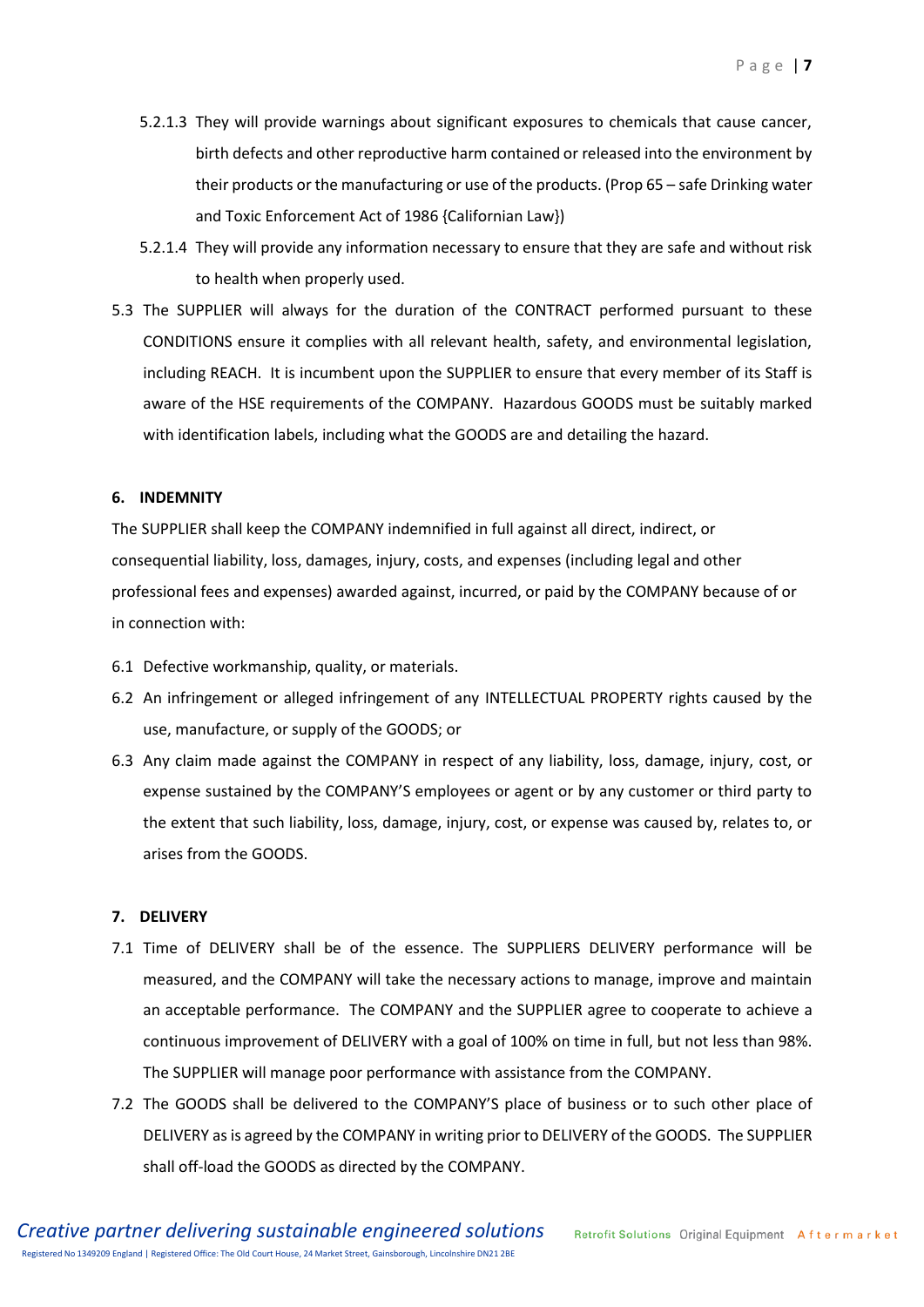- 7.3 Unless a particular INCOTERM 2020 is specified to the contrary in the SPECIAL TERMS and CONDITIONS or ORDER (in which case it will prevail) the GOODS shall be delivered, carriage and duty paid (DDP) to Corringham Industrial Estate, Miller Road, Gainsborough, DN21 1QB, United Kingdom.
- 7.4 The date for DELIVERY shall be specified in the ORDER.
- 7.5 The SUPPLIER shall ensure that a DELIVERY note, which shows, inter alia, the ORDER number, date of the ORDER, and number of packages, description of GOODS or SERVICES, in the case of part DELIVERY, the outstanding balance remaining to be delivered and material certificates if required, accompanies each DELIVERY.
- 7.6 Unless otherwise stipulated by the COMPANY in the ORDER, deliveries shall only be accepted by the COMPANY in Normal Business Hours.
- 7.7 If the GOODS are not delivered on the due date then, without prejudice to any other rights which it may have, the COMPANY reserves the right to:
	- 7.7.1.1 rescind the CONTRACT in whole or in part.
	- 7.7.1.2 refuse to accept any subsequent DELIVERY of the GOODS which the SUPPLIER attempts to make.
	- 7.7.1.3 recover from the SUPPLIER any expenditure reasonably incurred by the COMPANY in obtaining GOODS in substitution from another SUPPLIER; and
	- 7.7.1.4 Impose a charge that equals 1% of the ORDER price for each week or part thereof from the wanted DELIVERY Date until the ORDER is completed in terms of this agreement but such charge shall not exceed 5% of the ORDER price. The COMPANY shall be entitled to set that sum off against any amount owing to the SUPPLIER.
	- 7.7.1.5 Claim damages for any additional costs, loss or expenses incurred by the COMPANY, which are in way attributable to the SUPPLIER's failure to deliver the GOODS on the wanted DELIVERY Date.
	- 7.7.1.6 at the COMPANY's option to give the SUPPLIER the opportunity at the SUPPLIERS expense either to remedy any defect in the GOODS or to supply replacement GOODS and carry out any other necessary work to ensure that the terms of the CONTRACT are fulfilled
- 7.8 The SUPPLIER shall generally adopt the principles of ISO 14001 in its dealings with the COMPANY and use returnable packaging wherever possible and, where not possible, provide an explanation to the COMPANY as to the reasons and what action is to be taken to rectify.
	- 7.8.1 If the SUPPLIER requires the COMPANY to return any packaging material to the SUPPLIER that fact must be clearly stated on any DELIVERY note delivered to the COMPANY and any such packaging material will only be returned to the SUPPLIER at the cost of the SUPPLIER.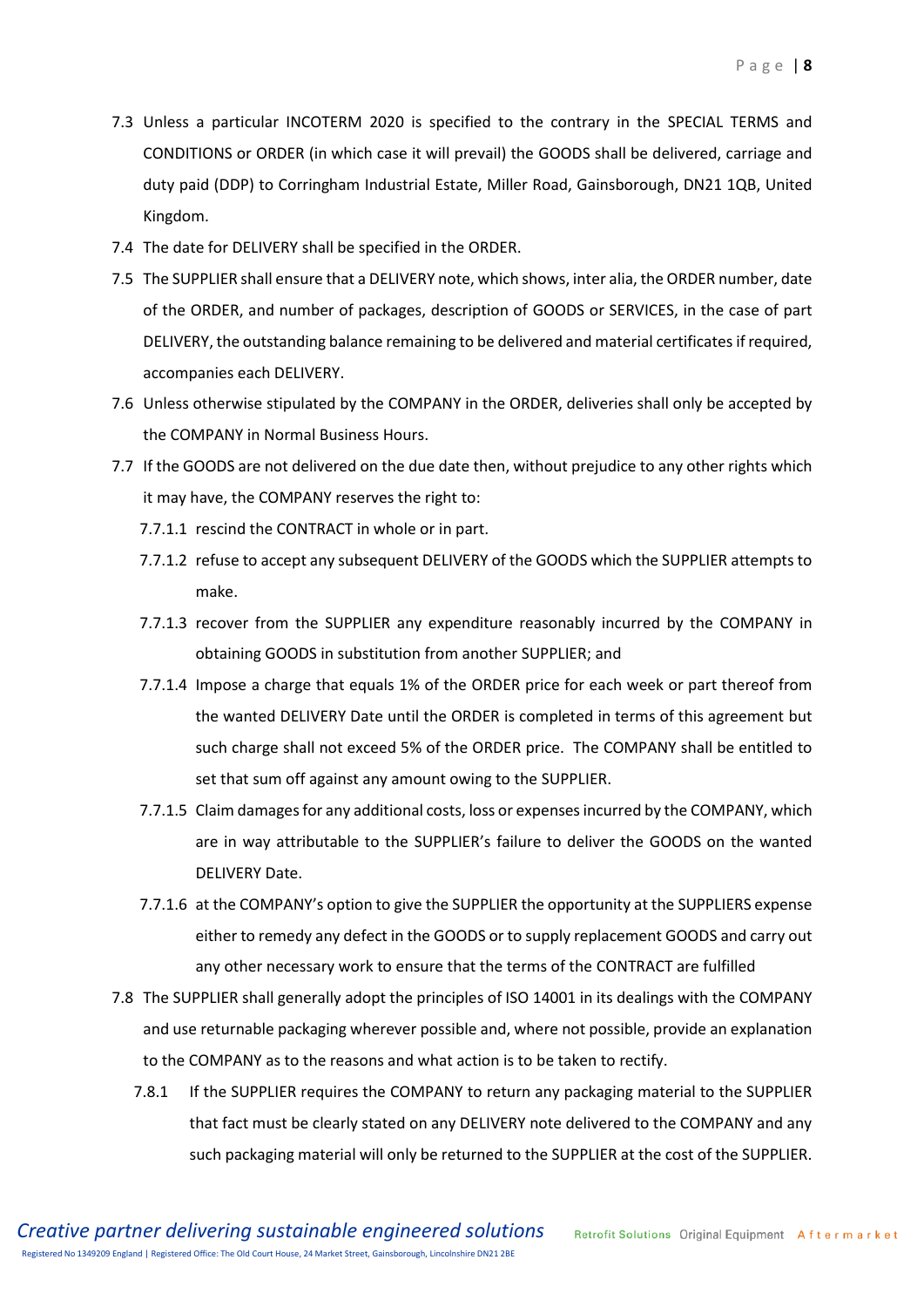- 7.8.2 When the COMPANY agrees in writing to accept DELIVERY by instalments the CONTRACT will be construed as a single CONTRACT in respect of each instalment. Nevertheless, failure by the SUPPLIER to deliver any one instalment shall entitle the COMPANY at its option to treat the whole CONTRACT as repudiated by the SUPPLIER.
- 7.8.3 Where GOODS are delivered on pallets the pallets shall be Euro pallets (1200x800, 4 way) unless agreement to use other sizes is confirmed in writing; and
- 7.8.4 Where GOODS are delivered as hand packages (not on pallets) the weight of individual packages shall be limited to a maximum of 20kg. Any packages of a heavier weight than 20kg must be on a pallet with no exception.
- 7.9 If GOODS are delivered to the COMPANY more than the quantities ordered, the COMPANY shall not be bound to pay for the excess and any excess will be and will remain at the SUPPLIER'S risk and may be returnable at the SUPPLIER's expense.
- 7.10Should the GOODS/SERVICES contained within the ORDER not be delivered/completed in full to the agreed SPECIFICATION, within the agreed time, the COMPANY reserves the right to cancel the purchase ORDER with no financial loss to the COMPANY.

## **8. TITLE**

- 8.1 Subject to the provisions of condition 8.3, the property and risk of the GOODS shall pass to the COMPANY on acceptance by the COMPANY of the GOODS (or in case of DELIVERY by instalments) on acceptance of the COMPANY of each instalment.
- 8.2 If the SUPPLIER postpones DELIVERY at the request of the COMPANY, property in the GOODS shall pass to the COMPANY on an eventual DELIVERY date, and the GOODS shall nevertheless remain the SUPPLIER'S risk until actual DELIVERY has been completed.
- 8.3 The SUPPLIER shall not have a lien over the GOODS.

#### **9. PRICE**

- 9.1 The price of the GOODS shall be stated in the ORDER and unless otherwise agreed in writing by the COMPANY shall be exclusive of value added tax, but inclusive of all other charges.
- 9.2 Subject to 9.3 the COMPANY will accept no variation in the price or extra charges.
- 9.3 The SUPPLIER will advise the COMPANY of any Price movement at least 30 days in advance of the effective date.

#### **10. SPARE PARTS**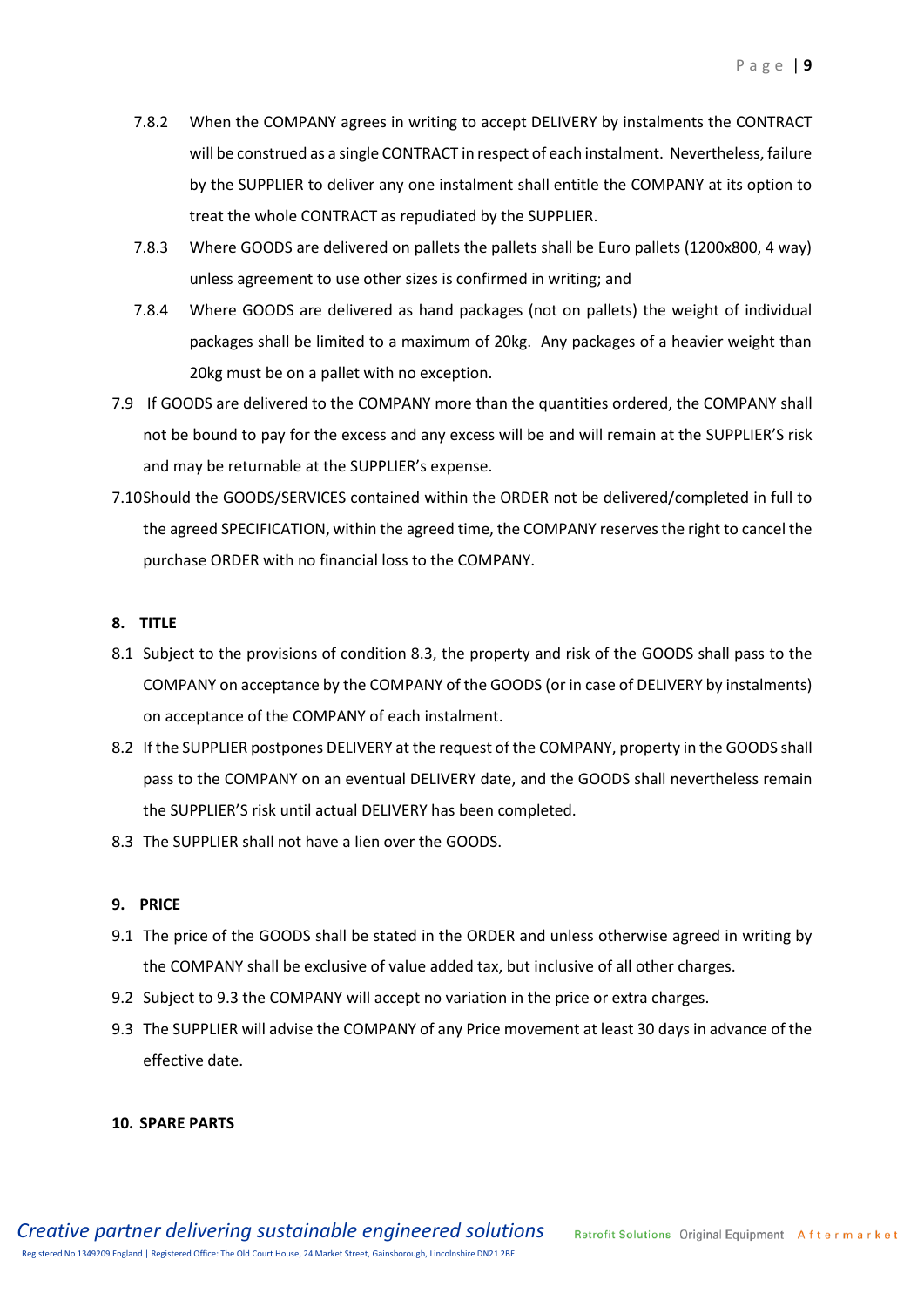- 10.1For the supply of GOODS for after sale replacement, SUPPLIER undertakes to apply the same prices, terms and CONDITIONS agreed with the BUYER for the supply of the Products for the first equipment, unless differently agreed in writing between the Parties.
- **10.2**The SUPPLIER shall provide to BUYER the spare parts of the GOODS, in the quantities and timing necessary to allow the BUYER to meet its warranty requirements and after sale assistance of the Unit, in compliance with the highest standards of final customer satisfaction, until the expiry of the period specified below, starting as of the date when the GOODS are not used anymore as first equipment in the production and unless differently agreed in writing in any agreement or stated in the Product SPECIFICATIONs or in Operating Regulations for a period of 20 years.
- **10.3**Should the SUPPLIER decide to stop manufacture of the GOODS, the SUPPLIER shall consult and inform the COMPANY and allow the COMPANY to negotiate a last time buy in good faith.

#### **11. PAYMENT**

- 11.1The COMPANY shall pay the price of the GOODS, as per payment terms agreed to on the VENDOR FORM, to the SUPPLIER, but time for payment shall be not be of essence of the CONTRACT.
- 11.2The period of payment shall begin to run from acceptance of GOODS by the COMPANY or receipt of the invoice, whichever is the later.
- 11.3Without prejudice to any other right or remedy, the COMPANY reserves the right to set off any amount owing at any time from the SUPPLIER to the COMPANY against any amount payable by the COMPANY to the SUPPLIER under the CONTRACT.
- 11.4Payment does not necessarily mean that the GOODS provided have been accepted, a credit note will be requested and provided if the COMPANY rejects the GOODS.

## **12. CONFIDENTIALITY**

- 12.1The SUPPLIER shall keep in strict confidence all technical or commercial know-how, SPECIFICATIONS, inventions, processes or initiatives which are of a confidential nature or INTELLECTUAL PROPERTY and have been disclosed to the SUPPLIER by the COMPANY or its agents and any other confidential information concerning the COMPANY'S business or its products which the SUPPLIER may obtain and the SUPPLIER shall restrict disclosure of such confidential material to such of its employees, agents or sub-contractors as need to know the same for the purpose of discharging the SUPPLIER's obligations to the COMPANY and shall ensure that such employees, agents or sub-contractors are subject to like obligations of confidentiality as bind the SUPPLIER.
- 12.2The SUPPLIER shall not without written authorisation, announce or publicise any aspect of the trading relationship with the COMPANY or any projects or products involved.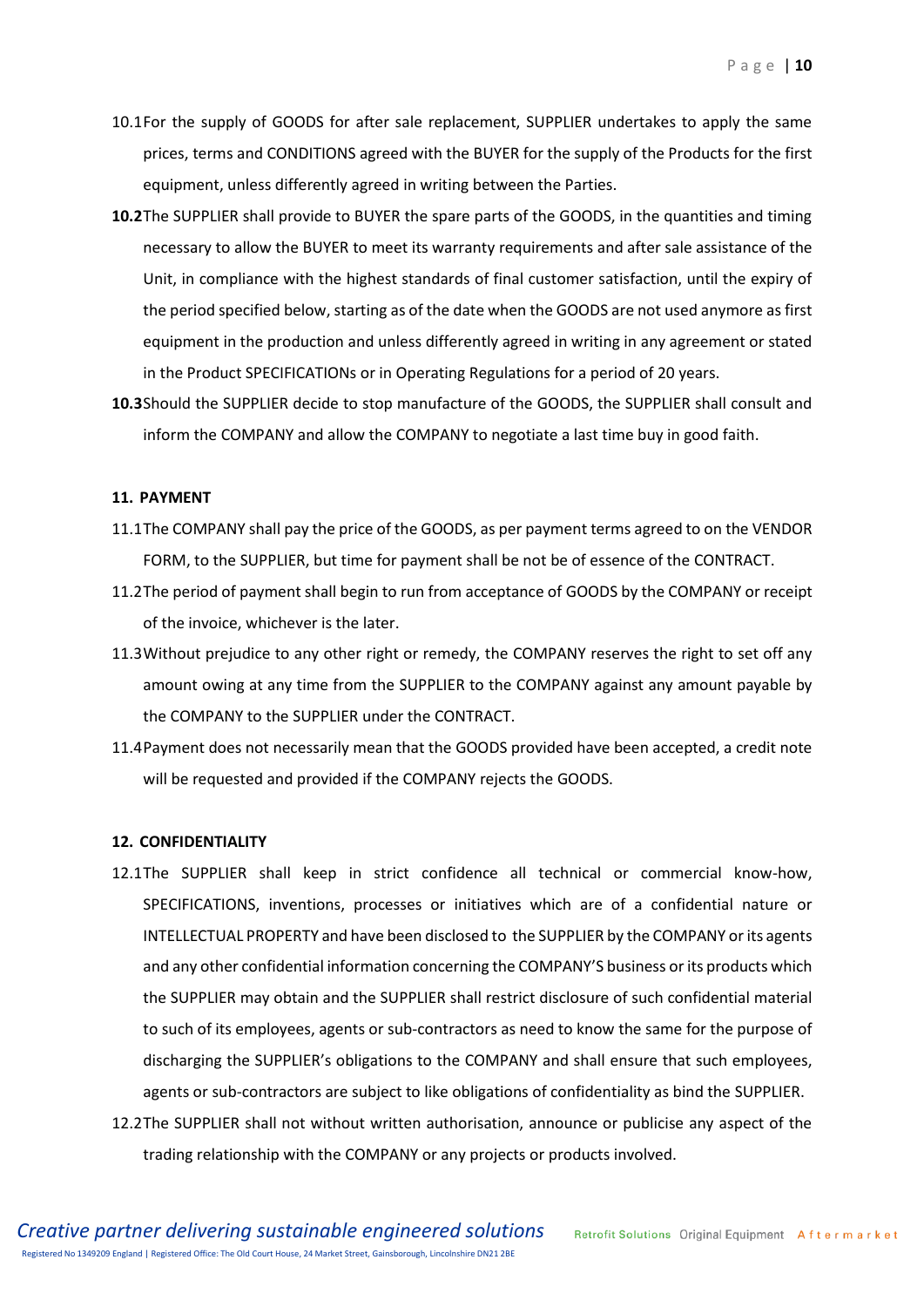12.3If the SUPPLIER has entered into a Non-Disclosure Agreement (NDA) with the COMPANY, the terms of the said NDA shall continue to operate and shall not merge in contract evidenced by these conditions.

#### **13. THE COMPANY'S PROPERTY**

Materials, equipment, tools, dies, moulds, copyright, design rights or any other forms of INTELLECTUAL PROPERTY rights in all drawings, SPECIFICATIONS and data supplied by the COMPANY to the SUPPLIER or not so supplied but used by the SUPPLIER specifically in the manufacture of the GOODS shall at all times be and remain the exclusive property of the COMPANY and shall be held by the SUPPLIER in safe custody at its own risk and maintained and kept in good condition by the SUPPLIER until returned to the COMPANY and shall not be disposed of other than in accordance with the COMPANY's written instructions, nor shall such items be used otherwise than as authorised by the COMPANY in writing.

#### **14. TERMINATION**

- 14.1The COMPANY shall have the right at any time and for any reason terminate the CONTRACT in whole or in part by giving the SUPPLIER written notice (60 BUSINESS DAYS) whereupon all work on the CONTRACT shall be discontinued and the COMPANY shall pay to the SUPPLIER fair and reasonable compensation for work-in-progress at the time of termination, but such compensation shall not include loss of anticipated profits or any consequential loss.
- 14.2The COMPANY shall have the right at any time by giving notice in writing to the SUPPLIER to terminate the CONTRACT forthwith if:
	- 14.2.1.1 the SUPPLIER commits a breach of any of the terms and CONDITIONS of the CONTRACT.
	- 14.2.1.2 any distress, execution of the other process is levied upon any of the assets of the SUPPLIER.
	- 14.2.1.3 the SUPPLIER enters into any compromise or arrangement with its creditors, commits any act of bankruptcy or if any ORDER is made or an effective resolution is passed for its winding up (except for the purposes of amalgamation or reconstruction as a solvent COMPANY) or if a petition is presented to court, or if a receiver and/or manager, receiver, administrative receiver, or administrator is appointed in respect of the whole or any part of the SUPPLIERs undertaking or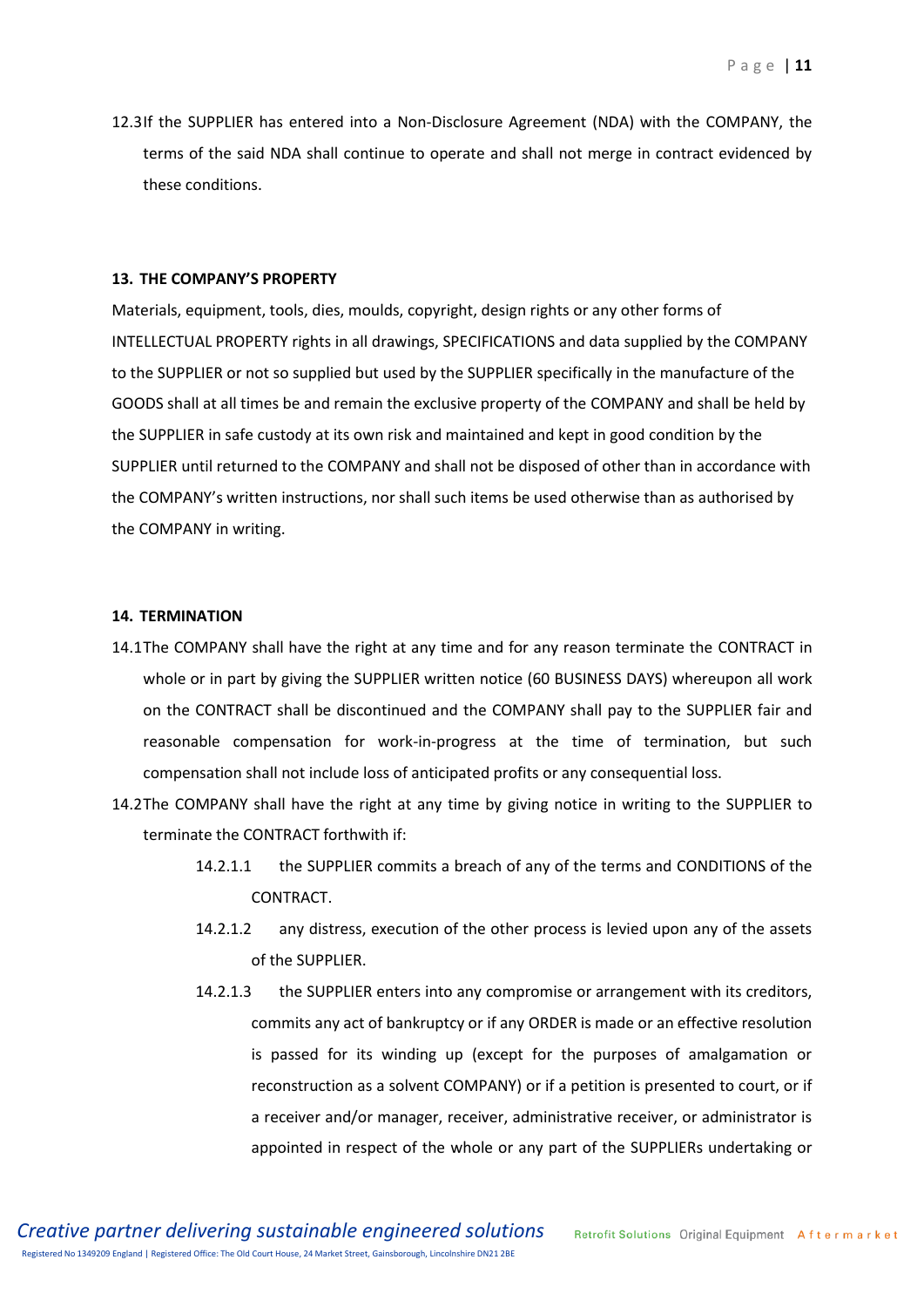assets or any similar action is taken by or against the SUPPLIER in any jurisdiction outside England & Wales;

- 14.2.1.4 the SUPPLIER ceases or threatens to cease to carry on its business; or
- 14.2.1.5 the financial position of the SUPPLIER deteriorates to such an extent that in the opinion of the COMPANY the capability of the SUPPLIER to fulfil its obligations adequately under the CONTRACT has been placed in jeopardy.
- 14.3Termination of the CONTRACT, however arising, will be and is without prejudice to rights of the COMPANY accrued prior to termination. CONDITIONS, which expressly or impliedly have an effect after termination, will continue to be enforceable notwithstanding termination.

## **15. WAIVER**

Failure by the COMPANY to exercise or enforce any right conferred by the ORDER shall not be deemed to be waiver of any such right nor operate to limit exercise or enforcement thereof or of any other right on any later occasion.

#### **16. ASSIGNMENT**

- 16.1The SUPPLIER shall not be entitled to assign the CONTRACT or any part of it without the prior written consent of the COMPANY
- 16.2The COMPANY may assign the CONTRACT or any part of it to any person, firm, or COMPANY.

## **17. FORCE MAJEURE**

17.1Neither party shall be liable for any failure or delay in performing its obligations under the CONTRACT if such failure or delay is caused by a Force Majeure Event. A **Force Majeure Event** means any event beyond a party's reasonable control, which by its nature could not have been foreseen, or, if it could have been foreseen, was unavoidable, including without prejudice to the generality of the foregoing strikes, lock-outs or other industrial disputes (whether involving its own workforce or a third party's), failure of energy sources or transport network, inability or delays to procure raw materials, acts of God, war, terrorism, riot, civil commotion, interference by civil or military authorities, national or international calamity, armed conflict, malicious damage, breakdown of plant or machinery, nuclear, chemical or biological contamination, sonic boom, explosions, collapse of building structures, fires, floods, storms, earthquakes, loss at sea, epidemics, pandemics (including but not limited to COVID-19, SARS, Ebola and Swine Flu) or similar events, natural disasters or extreme adverse weather CONDITIONS, or default of SUPPLIERs or subcontractors.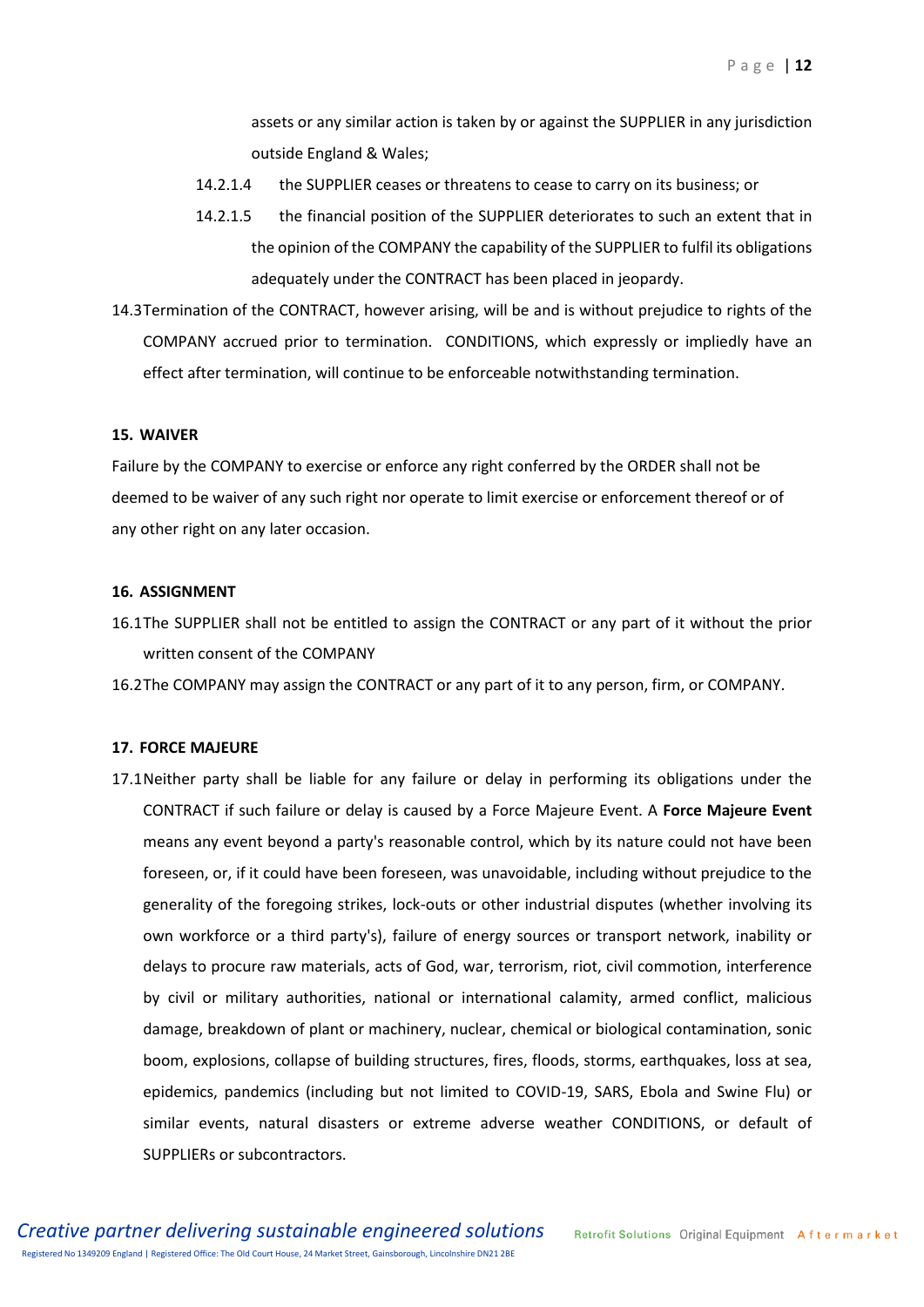- 17.2The COMPANY reserves the right to defer the date of DELIVERY or payment or to cancel the CONTRACT or reduce the volume of the GOODS ordered if it is prevented from or delayed in carrying on of its business due to circumstances beyond the reasonable control of the COMPANY and which are or is a Force Majeure Event.
- 17.3If the SUPPLIER is in a position of force majeure (as described above) or is aware of the likelihood of a situation constituting force majeure arising it shall notify the COMPANY forthwith and take such steps as may be appropriate to mitigate the effects of such force majeure.

#### **18. REGULATORY REQUIREMENTS**

- 18.1The SUPPLIER warrants that it is and will remain for the duration of the CONTRACT, fully cognisant of any relevant laws or regulatory requirements and rulings of any competent authority that has jurisdiction over provision of its GOODS specified in the CONTRACT.
- 18.2The SUPPLIER shall as soon as possible identify and notify the COMPANY in writing of any relevant changes in any laws, legislative enactments and/or regulatory requirements and of rulings or any competent authority that may relate to the SUPPLIER'S provision of the GOODS.
- 18.3The SUPPLIER and the COMPANY shall co-operate to identify the impact of such changes on how the SUPPLIER provides the GOODS.
- 18.4The SUPPLIER shall be responsible for any fines and charges arising from any non-compliance with any laws or rulings of any competent authority relating to the DELIVERY or use of the GOODS.
- 18.5The SUPPLIER hereby indemnifies the COMPANY and holds the COMPANY harmless against any losses suffered or sustained by the COMPANY arising from any such non-compliance by the SUPPLIER.
- 18.6The COMPANY shall consult with the SUPPLIER regarding regulatory changes to the extent the COMPANY deems appropriate, and the SUPPLIER shall make itself available for such consultation as reasonably required by the COMPANY.
- 18.7The SUPPLIER shall ensure that all SUPPLIERS within their supply chain meet the necessary statutory and regularity requirements.
- 18.8The SUPPLIER will adopt the OECD Model Supply Chain Policy (Annex ll OECD Due Diligence Guidance for Responsible Supply Chains of Minerals from conflict affected and high-risk areas, 3rd edition) and apply its provisions generally throughout its supply chain and without prejudice to the generality of the foregoing will: -

#### **18.8.1 SLAVERY AND HUMAN TRAFFICKING**

a. Always comply with the provisions of the Modern Slavery Act 2015 (2015/C30), whether or not they apply to the SUPPLIER. The SUPPLIER will, if asked by the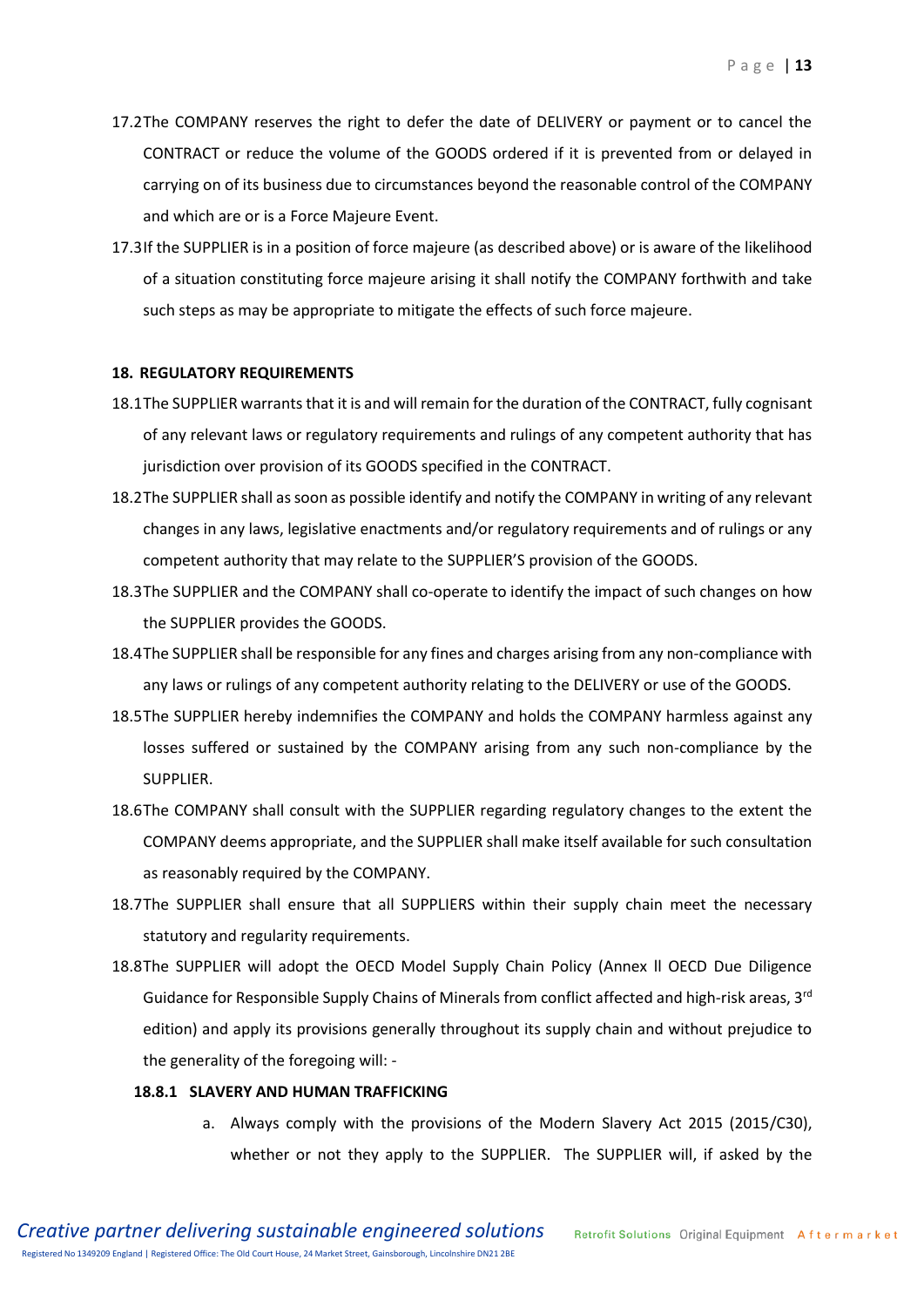COMPANY, provide to COMPANY a statement of steps taken to ensure that neither slavery nor human trafficking is taking place in its business or supply chain within 10 working days at the request.

#### **18.8.2 BRIBERY AND CORRUPTION**

- a. comply with all applicable laws, statutes, regulations, and codes relating to antibribery and anti-corruption including but not limited to the BRIBERY ACT.
- b. comply with the COMPANY's ethics, anti-bribery and anti-corruption policies as communicated to it from time to time or as available to view on the COMPANY's website [\(www.eminox.com\)](http://www.eminox.com/);
- c. have and maintain in place throughout the CONTRACT its own policies and procedures under the BRIBERY ACT and will enforce them where appropriate.
- d. promptly report to the COMPANY any request or demand for any undue financial or other advantage of any kind received by the SUPPLIER in connection with the performance of the CONTRACT.
- 18.8.3 adopt and comply with the provisions of the Supplements on Tin, Tantalum and Tungsten as well as on Gold contained in the said OECD Due Diligence Guidance.

#### **18.8.4 OPERATING PRINCIPLES**

- a. Strive to create a safe, healthy, harmonious, and dynamic working environment, respecting human rights without discrimination.
- b. Provide social protection and remuneration in line with the local regulations and well-balanced practices
- c. Respect human rights and provide a workplace free from harassment and intimidation, free from forced labour, without threat of punishment. This includes not extending contracted working hours, without an additional agreement.
- d. Not endorse child labour practices
- e. Have freedom of association, without interference
- f. Endorse collective bargaining

## **19. CONFLICT OF INTEREST**

19.1The SUPPLIER undertakes that it shall not engage in practices or pursue interests which conflict with the interests of the COMPANY, and which could result in financial damage or loss being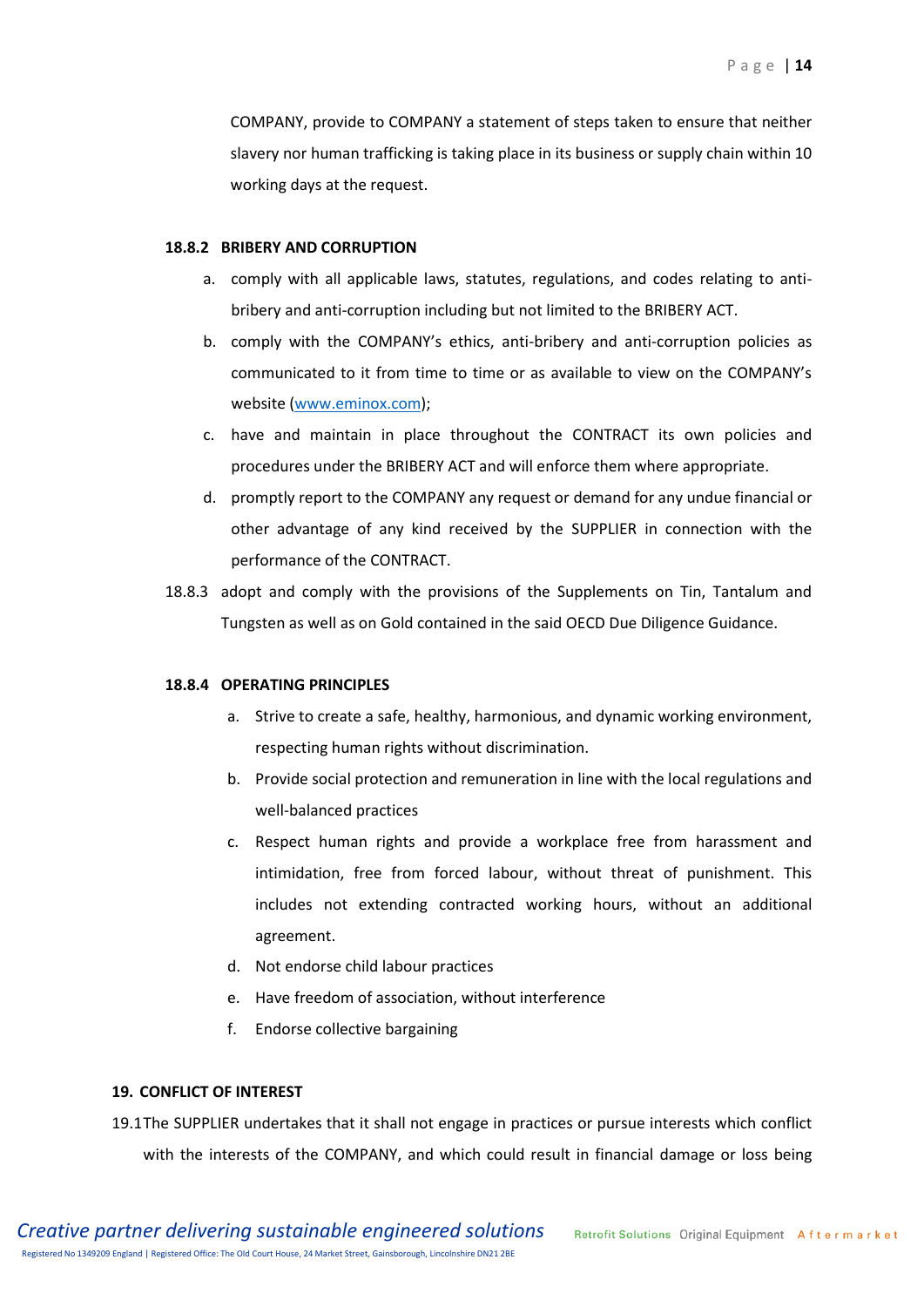suffered by the COMPANY or the COMPANY'S reputation being harmed. Conflict of interest will exist when the SUPPLIER has an interest in or derives some benefits from transactions to which the COMPANY is a Party, whether directly or indirectly. It also includes instances where there is reasonable possibility, in the COMPANY'S opinion, of such conflict occurring.

- 19.2All conflicts of interest must be disclosed to the COMPANY in writing immediately on the conflict arising.
- 19.3The SUPPLIER shall inform its staff of the contents of this term and shall ensure their adherence thereto.

#### **20. INSURANCE**

- 20.1The SUPPLIER shall have and maintain in force at its own cost sufficient insurance (to the satisfaction of the COMPANY), to cover any losses, which may arise out of or in connection with its obligations and liabilities under these CONDITIONS. The SUPPLIER shall provide on request a copy of such insurance policy to the COMPANY. Such insurance shall include without limitation: public liability insurance and specifically comprehensively insure all its own plant, material, and equipment on an all-risk basis. There is no subrogation against the COMPANY, its agents, or representatives under these insurances, whether mentioned herein or not, and taken out by or maintained by the SUPPLIER.
- 20.2The SUPPLIER should on demand furnish written proof of its insurer's knowledge of the above undertaking.
- 20.3Where Hazardous GOODS are transported pursuant to a transaction document, the SUPPLIER shall observe the requirements of the British government and international agreements relating to the packaging, labelling and carriage of Hazardous GOODS and shall obtain adequate insurance to cover any potential hazards, which may be occasioned through the transportation of such GOODS.
- 20.4The COMPANY reserves the right to amend the terms this clause as advised from time to time by its insurers. Any amendments resulting from such advice will be negotiated between the Parties and failing agreement within 7 (seven) days of that instruction, the SUPPLIER will comply with all reasonable requirements of the COMPANY's insurers.

## **21. INTELLECTUAL PROPERTY RIGHTS**

21.1The COMPANY retains all right, title and interest in and to the COMPANY'S INTELLECTUAL PROPERTY.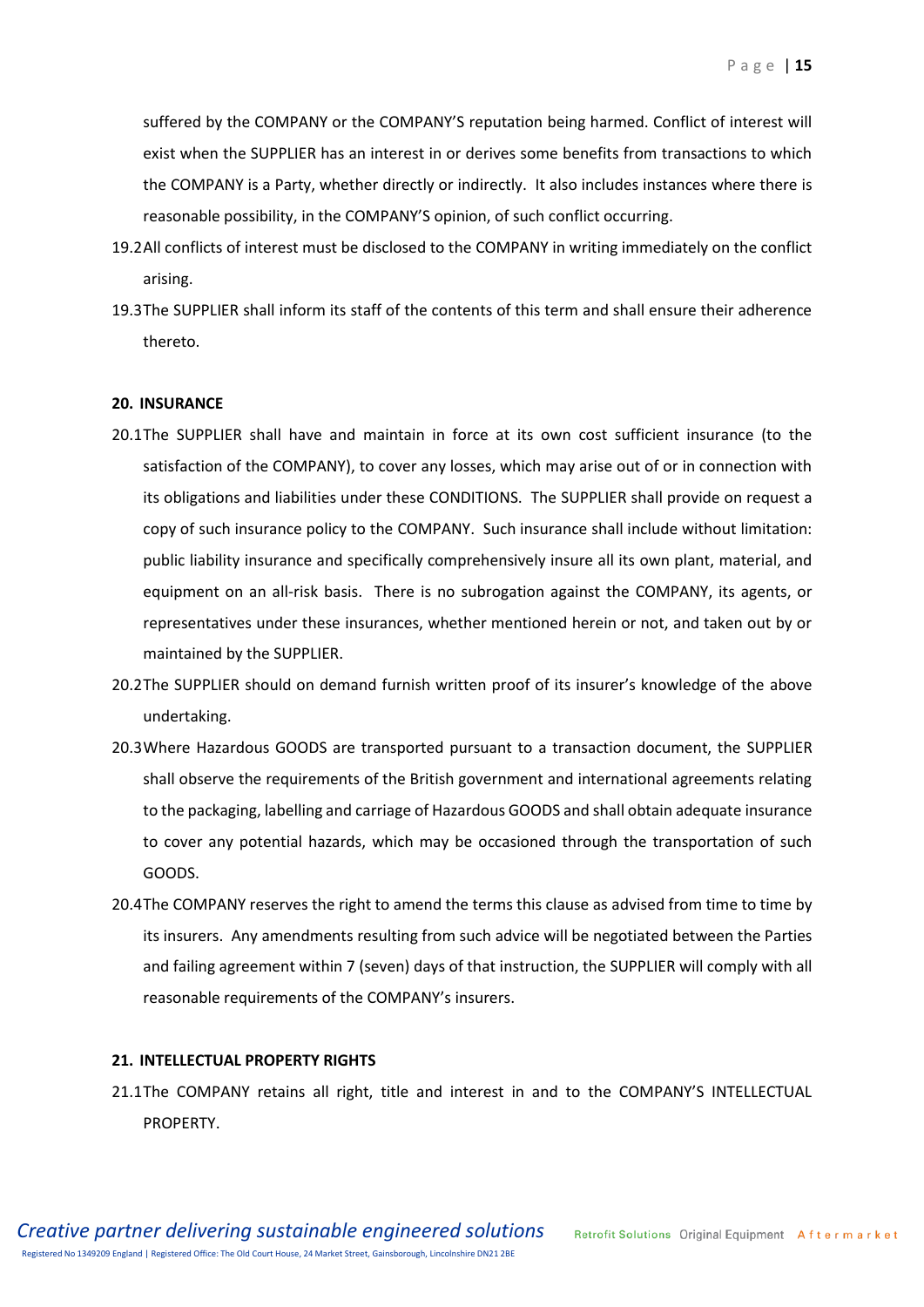- 21.2Data, literacy works, and other works of authorship generated while performing SERVICES, such as manuals, training materials, reports and the COMPANY shall own other documentation. The COMPANY shall have sole and exclusive ownership of reports generated by the SUPPLIER arising from performance of this CONTRACT and of all the COMPANY'S data. Further, all INTELLECTUAL PROPERTY rights in such items shall be the sole property of the COMPANY, notwithstanding termination of these Terms and CONDITIONS or any Transaction Document, and the SUPPLIER hereby assigns, without any further consideration, all right, title and interest in and to such items to the COMPANY.
- 21.3The SUPPLIER retains all right, title and interest in and to the SUPPLIER'S INTELLECTUAL PROPERTY that is used in connection with the GOODS.
- 21.4The SUPPLIER shall not introduce into the COMPANY's environment any third-party INTELLECTUAL PROPERTY for the continued duration of these CONDITIONS or otherwise use such third-party INTELLECTUAL PROPERTY to provide the SERVICES without first obtaining the COMPANY's written consent thereto. To the extent that the COMPANY grants such consent, the SUPPLIER shall be responsible for obtaining a license from the third party on behalf of the COMPANY and in the COMPANY's name, to use such third-party INTELLECTUAL PROPERTY.

#### **22. GENERAL**

- 22.1Each right or remedy of the COMPANY under the CONTRACT is without prejudice to any other right or remedy of the COMPANY whether under the CONTRACT or not.
- 22.2If any provision of the CONTRACT is found by any court, tribunal, or administrative body of competent jurisdiction to be wholly or partly illegal, invalid, void, voidable, unenforceable, or unreasonable it shall, to the extent of such illegality, invalidity, voidness, voidability, unenforceability or unreasonableness, be deemed severable and the remaining provisions of the CONTRACT and the remainder of such provision shall continue in full force and effect.
- 22.3The Law of the jurisdiction in which the SUPPLIER has its address for SERVICE shall govern the formation, existence, construction, performance, validity and all aspects of the CONTRACT and the parties submit to the exclusive jurisdiction of the courts in that jurisdiction. However, before resorting to litigation each party undertakes with the other to collaborate in referring any dispute which cannot be settled amicably to the Centre for Effective Dispute Resolution of 70 Fleet Street London EC4Y 1EU ("CEDR") for mediation (in the case of a commercial dispute,) or expert determination (if a technical one) and such mediation or expert determination shall follow the then current CEDR rules. Only if mediation has not been fixed or successfully concluded within 40 days of a reference to CEDR may either party commence litigation, in which case the arbitral